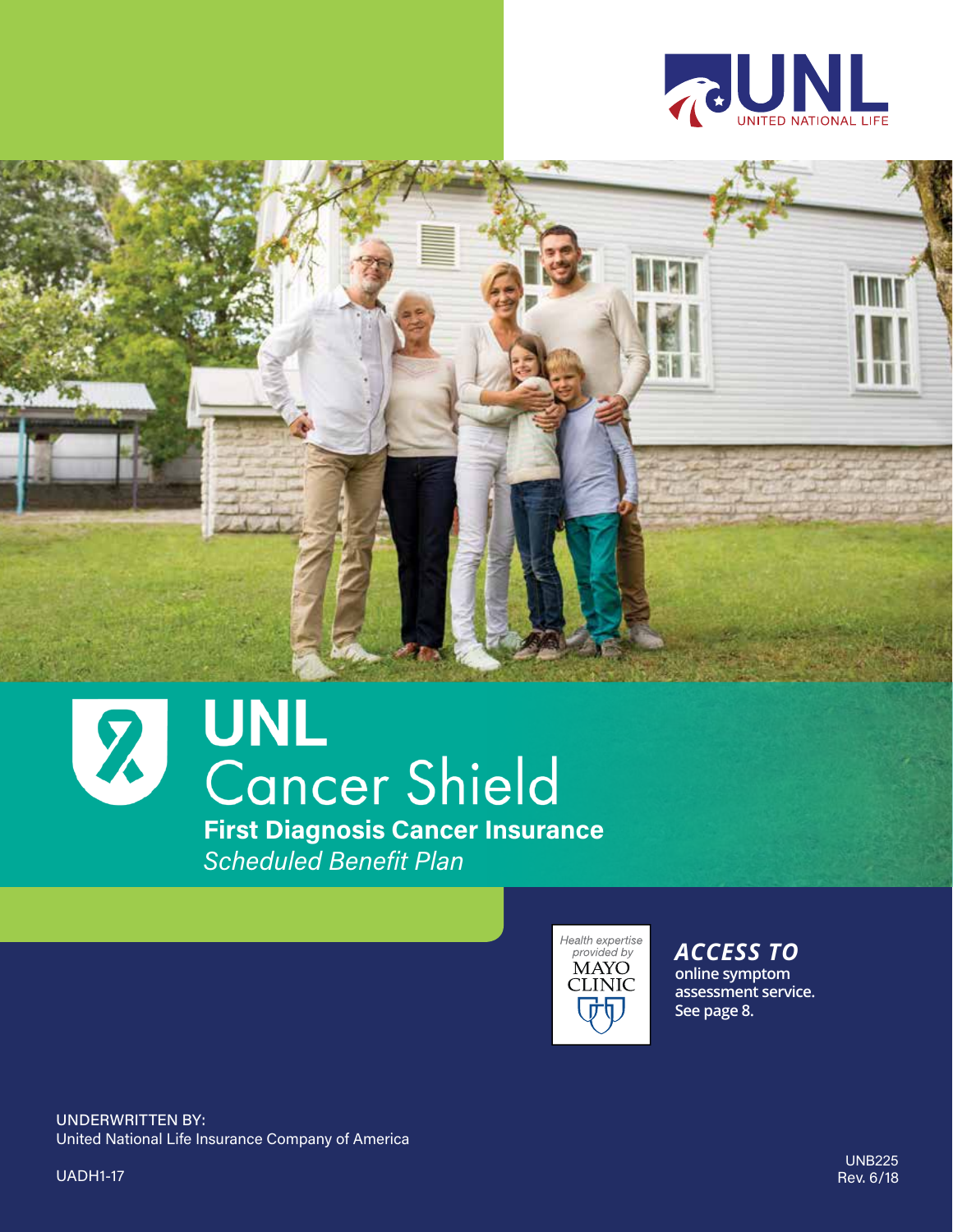# **CANCER SHIELD** *Scheduled Benefit Plan*



Many seniors are under the impression that Medicare covers all cancer treatments, but did you know...

www.medicare.gov/coverage/radiation-therapy.html

#### Is my test, item, or service covered?

type your test, item, or service here

#### **Radiation therapy**

#### How often is it covered?

Medicare Part A (Hospital Insurance) covers radiation therapy for hospital inpatients. Medicare Part B (Medical Insurance) covers this therapy for outpatients or patients in freestanding clinics.

Go

#### Who's eligible?

All people with Medicare Part A and/or Part B are covered.

#### Your costs in Original Medicare

- As an inpatient, you pay the Part A deductible and coinsurance (if applicable).
- As an outpatient, you pay a copayment, and the Part B deductible applies.
- For therapy at a freestanding facility, you pay 20% of the Medicare-approved amount for the therapy, and the Part B deductible applies.

#### **Note**

Your doctor or other health care provider may recommend you get services more often than Medicare covers. Or, they may recommend services that Medicare doesn't cover. If this happens, you may have to pay some or all of the costs. It's important to ask questions so you understand why your doctor is recommending certain services and whether Medicare will pay for them.

Source: Medicare.gov, Radiation Therapy, 2017



1 out of 2 men

In a lifetime, cancer is expected to strike...



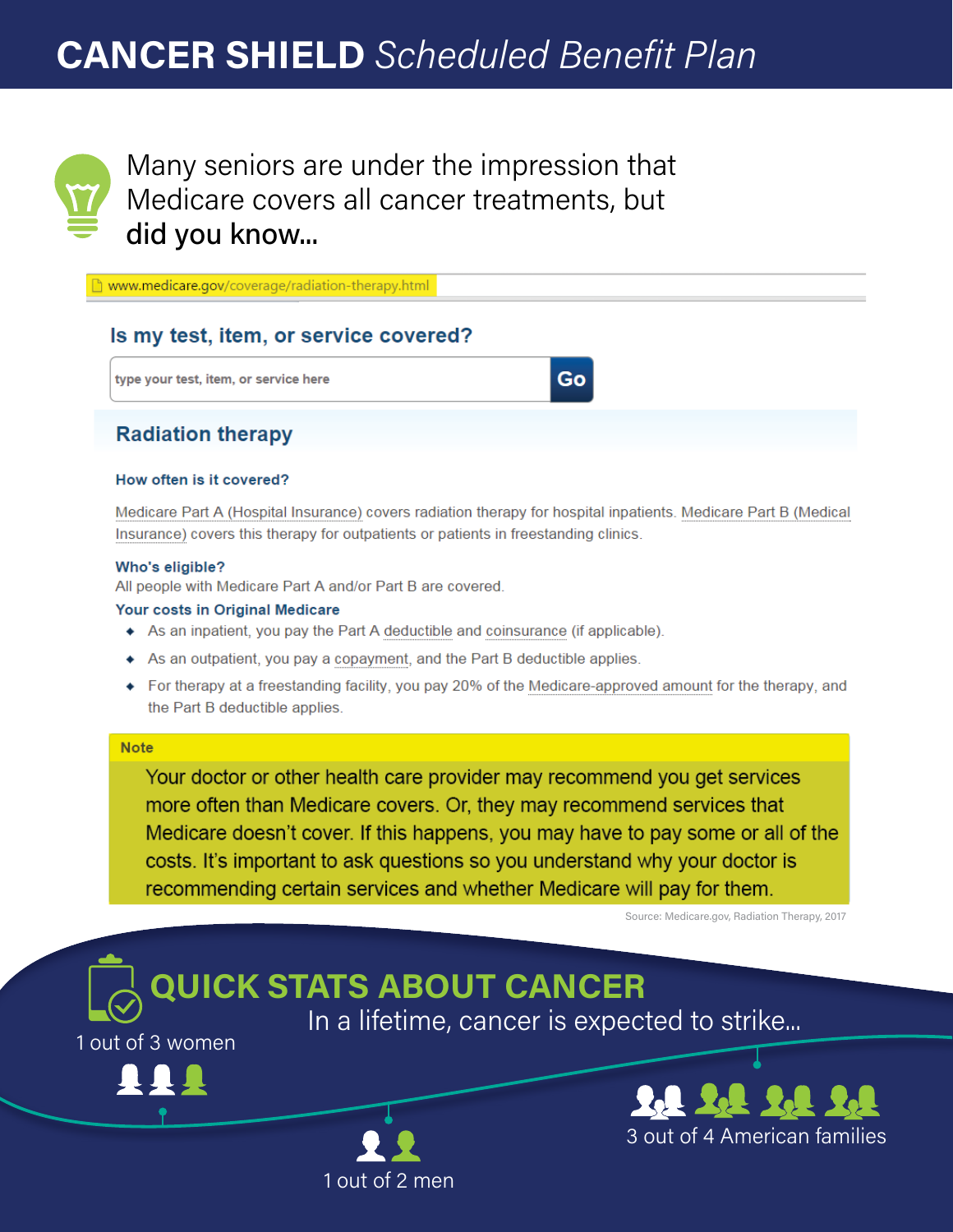

# UNL Bulletin

Out-of-Pocket Cost for Cancer Patients on Medicare Can Top \$8,000 Annually

|  | <b>Article</b> |   |
|--|----------------|---|
|  |                | m |

In November of 2016, researchers at Johns Hopkins Bloomberg School of Public Health took an in depth look at the out of pocket (OOP) expenditures associated with cancer for Medicare beneficiaries. The results were quite sobering.

The study concluded that the average OOP costs were between \$5,492 and \$8,155 annually for those on Medicare who had a cancer diagnosis.

"The spending associated with a new cancer diagnosis gets very high quickly, even if you have insurance," says one of the study's authors, Lauren Hersch Nicholas, PhD, MPP, an assistant professor in the Department of Health Policy and Management at the Bloomberg School. "The health shock can be followed by financial toxicity. In many cases, doctors can bring you back to health, but it can be tremendously expensive and a lot of treatments are given without a discussion of the costs or the financial consequences." 1



up to **63%**

of annual income for Medicare beneficiaries with cancer is spent on fighting the illness $1$ 

### **In fact...**

Amol Narang, M.D. Instructor of Radiation Oncology and Molecular Radiation Sciences, Johns Hopkins says...

nit hard...<br>k about<br>seniors<br>coverage!<br>)<br>} Cance<br>
and a s<br>
of our **Cancer costs are high**, and a significant segment of our seniors who don't have adequate insurance coverage can be hit hard… we need to think about how to offer our seniors better insurance coverage<sup>1</sup>.



up to **\$8,155**/Year Average cancer out-of-pocket costs<sup>1</sup>

## Additionally, only **10%** of cancers are hereditary.

Source: American Cancer Society, Cancer Facts & Figures 2015, Atlanta GA, 2015 [1] Johns Hopkins Bloomberg School of Public Health. Medicare beneficiaries face high out-of-pocket costs for cancer treatment. November 23, 2016.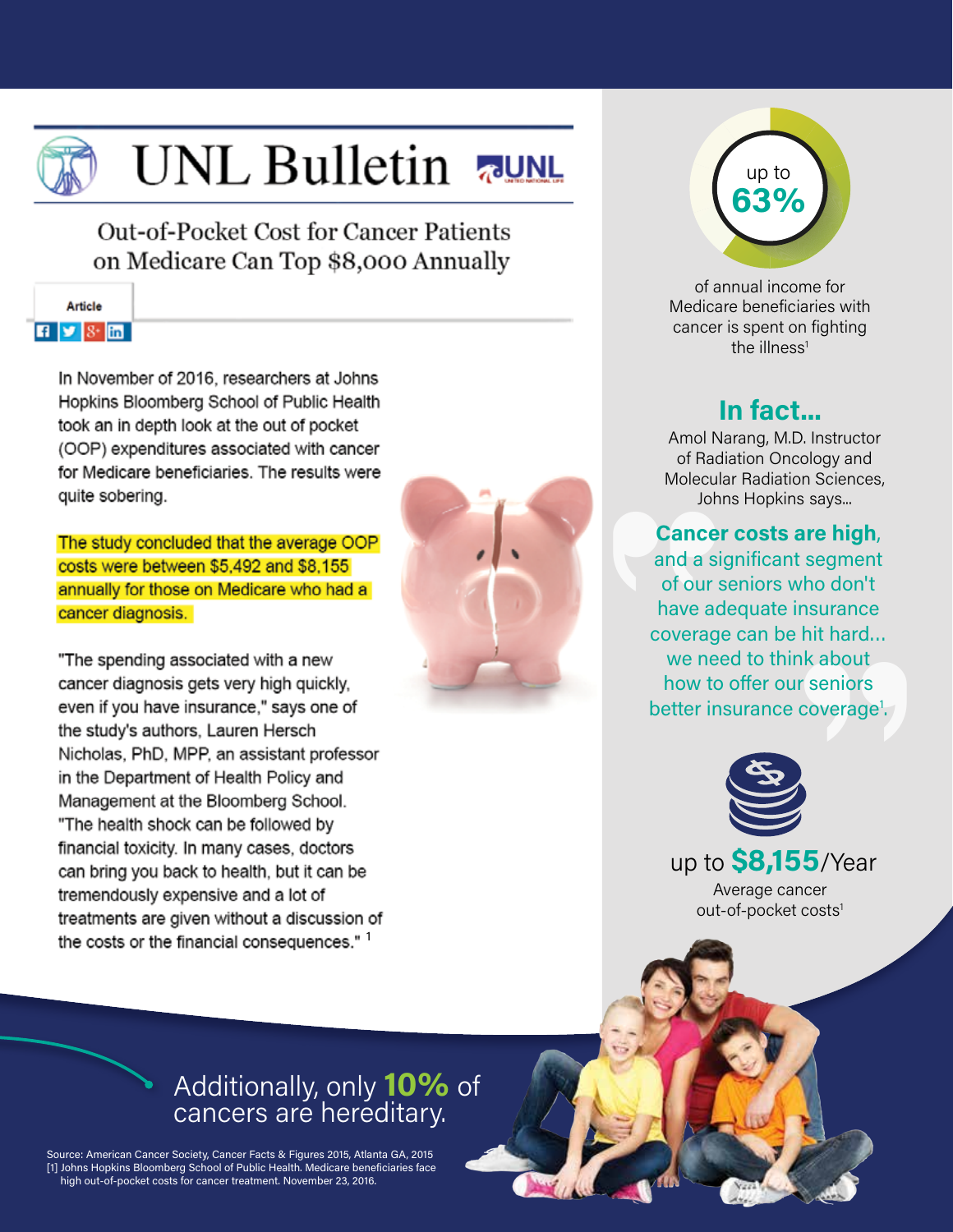**CANCER AND HEART ATTACK/STROKE** (if rider is chosen) – Cancer Shield will pay the following benefits for treatment upon diagnosis of cancer. If you select the Heart Attack and Stroke rider, you will receive the benefits on this page for heart attack and stroke as well as cancer.

| <b>Plan A</b>                                                                      | <b>Plan B</b>          |                                                                                                                                                                                                                                                                                      | <b>Plan C</b>          | <b>Plan D</b>          |
|------------------------------------------------------------------------------------|------------------------|--------------------------------------------------------------------------------------------------------------------------------------------------------------------------------------------------------------------------------------------------------------------------------------|------------------------|------------------------|
| Up to \$20,000 upon first diagnosis<br>(If Optional Express Pay Rider is Included) |                        |                                                                                                                                                                                                                                                                                      |                        |                        |
| \$200/Day<br>\$100/Day                                                             | \$330/Day<br>\$180/Day | <b>Hospital Confinement Benefit</b><br>Days 1-70<br>Days 71-90                                                                                                                                                                                                                       | \$450/Day<br>\$250/Day | \$710/Day<br>\$410/Day |
| \$350/Day                                                                          | \$600/Day              | <b>Extended Hospital Confinement</b><br><b>Benefit Up to:</b><br>Begins with day 90 of consecutive hospital<br>confinement, actual charges. During<br>receipt of this benefit, no other benefits are<br>payable under the policy except waiver of<br>premium.                        | \$600/Day              | \$600/Day              |
| \$10/Day                                                                           | \$30/Day               | <b>Attending Doctor Up To:</b><br>For services while hospital confined, actual<br>charges.                                                                                                                                                                                           | \$35/Day               | \$40/Day               |
| \$50/Day                                                                           | \$125/Day              | <b>Nurse (Private duty) Up To:</b><br>For full-time services of a nurse while<br>hospital confined, other than those nursing<br>services regularly furnished by a hospital.                                                                                                          | \$125/Day              | \$125/Day              |
| \$2,500                                                                            | \$4,500                | <b>Surgical Procedure Up To:</b><br>For surgery performed by a doctor due to<br>cancer, according to the policy surgical<br>schedule.                                                                                                                                                | \$7,500                | \$9,000                |
| \$625                                                                              | \$1,125                | <b>Anesthesia Up To:</b><br>For anesthesia during a surgery for which a<br>surgical procedure benefit is payable, 25%<br>of the surgical procedure benefit.                                                                                                                          | \$1,875                | \$2,250                |
| \$50/Day                                                                           | \$100/Day              | <b>Skilled Nursing Facility Up To:</b><br>For confinement in a skilled nursing facility<br>which begins within 14 days of discharge<br>from a hospital, actual charges.                                                                                                              | \$125/Day              | \$150/Day              |
| \$500/Trip                                                                         | \$1,000/Trip           | <b>Non-Local Patient Transportation</b><br>Up To*:<br>Coach class plane, train or bus expense on<br>a regularly scheduled route within the U.S.<br>to receive cancer treatment or consultation<br>that is not available within 100 miles one-<br>way from your home, actual charges. | \$1,500/Trip           | \$2,500/Trip           |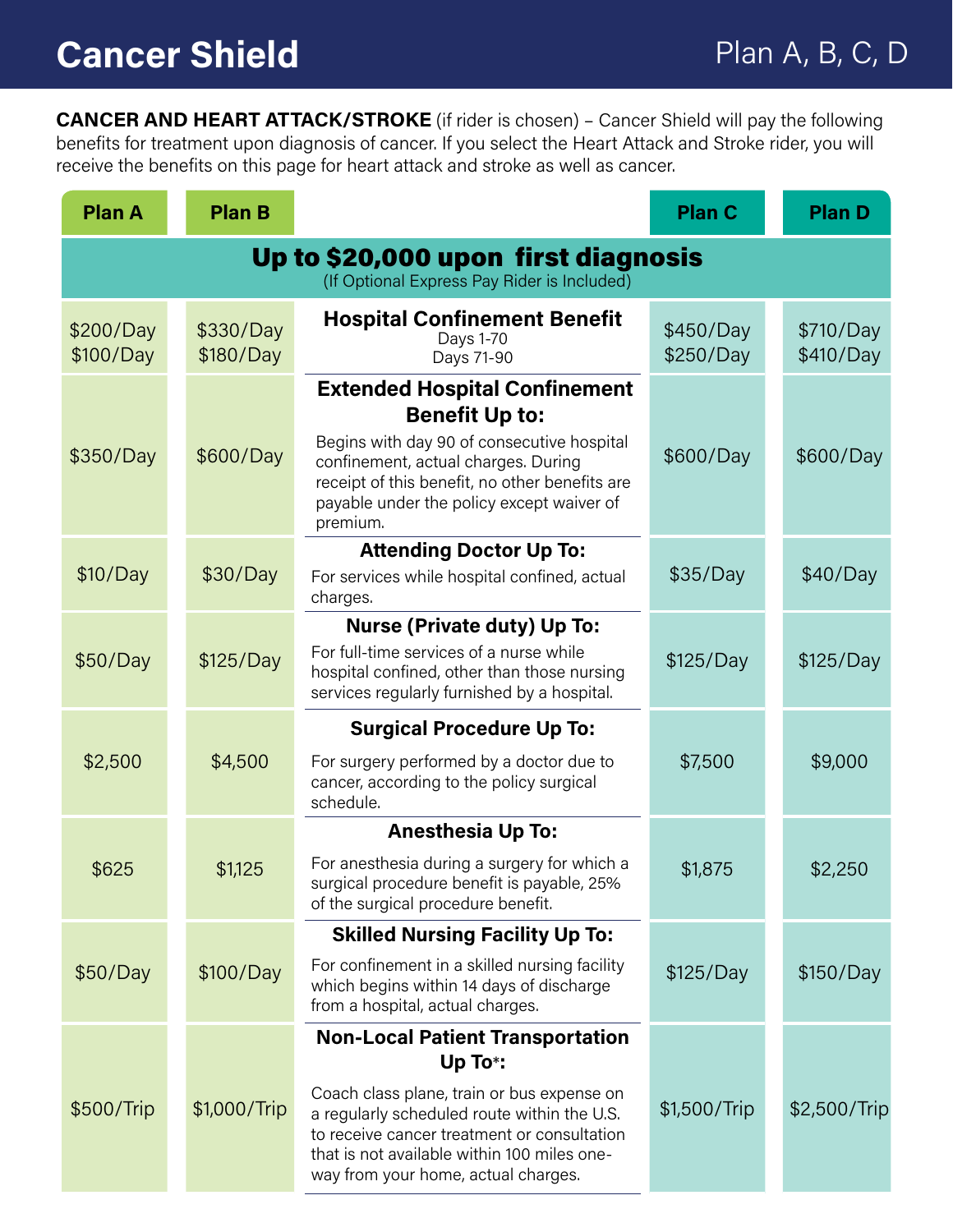# **Cancer Shield** Plan A, B, C, D

| <b>Plan A</b> | <b>Plan B</b> |                                                                                                                                                                                                                                                           | <b>Plan C</b> | <b>Plan D</b> |
|---------------|---------------|-----------------------------------------------------------------------------------------------------------------------------------------------------------------------------------------------------------------------------------------------------------|---------------|---------------|
|               |               | <b>Family Member Transportation</b><br>Up To*:                                                                                                                                                                                                            |               |               |
| \$500/Trip    | \$1,000/Trip  | Coach class plane, train or bus expense<br>on a regularly scheduled route for a family<br>member when you are confined to a<br>hospital located in the U.S. which is more<br>than 100 miles one-way from a family<br>member's home, actual charges.       | \$1,500/Trip  | \$2,500/Trip  |
| $.15$ /Mile   | .25/Mile      | For travel by automobile*                                                                                                                                                                                                                                 | $.40$ /Mile   | $.40$ /Mile   |
|               |               | <b>Family Member Lodging Up To:</b>                                                                                                                                                                                                                       |               |               |
| \$20/Day      | \$40/Day      | For lodging expense incurred by a family<br>member while you are confined as an<br>inpatient for treatment of cancer in a<br>hospital that is located in the U.S. and is<br>more than 100 miles one-way from the<br>family member's home, actual charges. | \$50/Day      | \$60/Day      |

**CANCER ONLY** (these benefits are not applicable for heart attack and stroke)

#### **Radiation/Chemotherapy Up To:**

| \$100/Day              | \$175/Day       | For radiation or chemical treatments which<br>are part of definitive treatment, actual<br>charges. | \$250/Day       | \$300/Day       |
|------------------------|-----------------|----------------------------------------------------------------------------------------------------|-----------------|-----------------|
| N/A                    | \$100           | PLUS at time of first radiation/<br>chemotherapy treatment:                                        | \$250           | \$500           |
| \$100/<br><b>Month</b> | \$200/<br>Month | <b>Oral Chemotherapy Treatment</b>                                                                 | \$300/<br>Month | \$400/<br>Month |

#### **Breast Reconstruction**

Actual charges up to the surgical procedure benefit paid for the mastectomy for breast reconstruction as the direct result of surgery for which benefits are paid under the policy.

|       |         | <b>Prosthesis Up To:</b>                                                                                                                                                                                |         |         |
|-------|---------|---------------------------------------------------------------------------------------------------------------------------------------------------------------------------------------------------------|---------|---------|
| \$250 | \$1,000 | For prosthetic devices needed as the direct<br>result of, and received within 3 years of<br>a cancer surgery for which benefits were<br>paid under the policy, actual charges per<br>prosthetic device. | \$2,000 | \$2,500 |

\*Benefit is limited to two (2) one-way trips within the U.S. per period of confinement.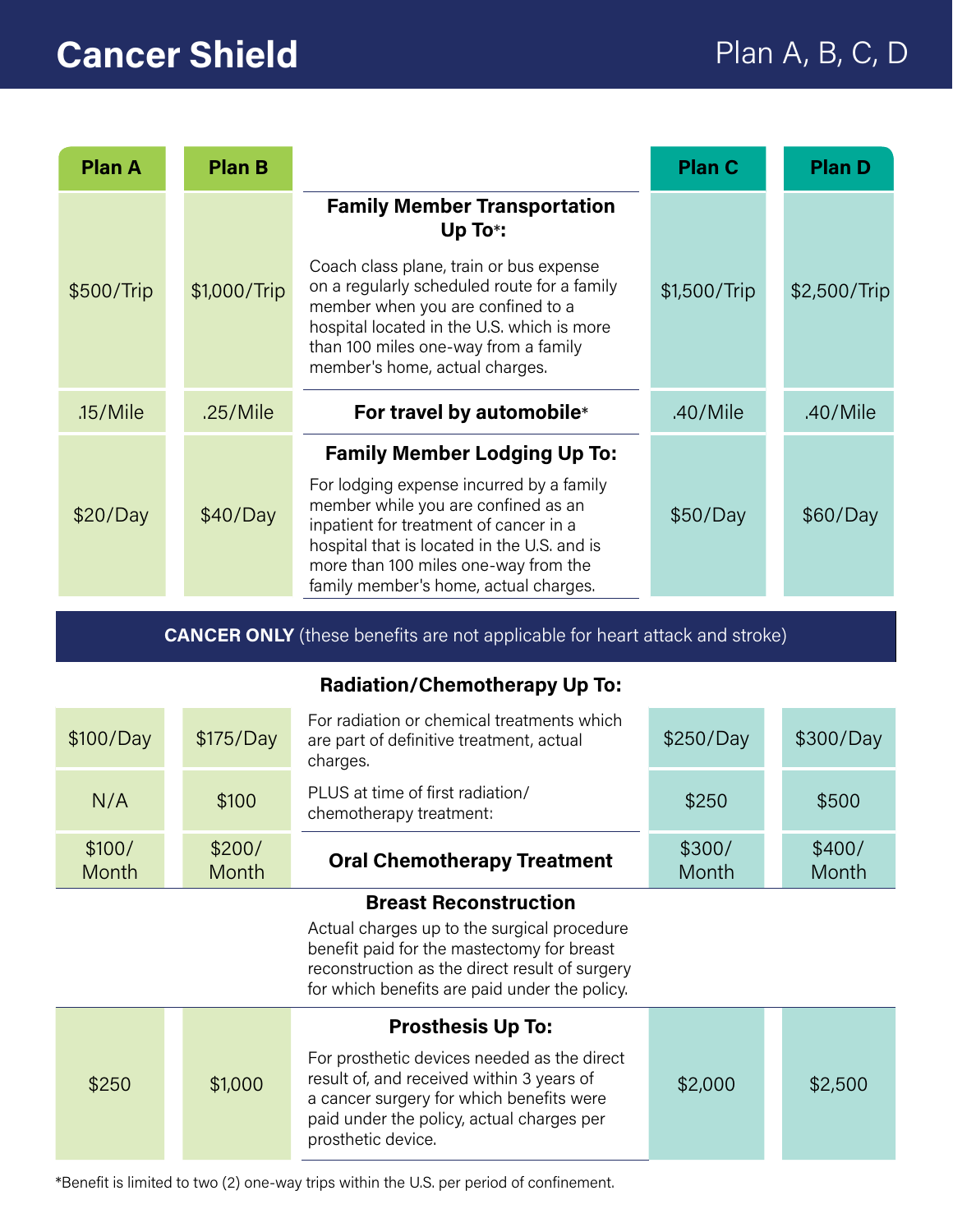# **Cancer Shield Plan A, B, C, D**

| <b>Plan A</b> | <b>Plan B</b> |                                                                                                                                                                                                                                                                                                                      | <b>Plan C</b> | <b>Plan D</b> |
|---------------|---------------|----------------------------------------------------------------------------------------------------------------------------------------------------------------------------------------------------------------------------------------------------------------------------------------------------------------------|---------------|---------------|
| N/A           | \$2,500       | <b>Bone Marrow Transplant Up To<sup>+</sup>:</b><br>For human bone marrow transplant for the<br>definitive treatment cancer actual charges.                                                                                                                                                                          | \$5,000       | \$10,000      |
| Included      | Included      | <b>Waiver of Premium</b><br>Premium payments will not be required if<br>you are diagnosed as having cancer after<br>the waiting period and while covered under<br>the policy and are disabled due to cancer<br>for more than 90 consecutive days. The<br>disability must begin on or after the date of<br>diagnosis. | Included      | Included      |
|               |               | <b>Cancer In Situ Benefit - 50% of the</b>                                                                                                                                                                                                                                                                           |               |               |

benefits amount will be paid for Cancer in situ. Cancer in situ not applicable to optional Lump Sum Rider.

#### **OPTIONAL RIDERS**

#### **Heart Attack or Stroke**

This option will pay a scheduled benefit for heart attack or stroke. Your benefits for this option depend upon which cancer plan you choose.

#### **Express Pay - Lump Sum**

This option pays a lump sum benefit of \$1,000 to \$20,000 upon first diagnosis of cancer. If you select both the Heart Attack & Stroke option and the Lump Sum rider, a lump sum benefit will be paid upon diagnosis of cancer, heart attack or stroke.

#### **Return of Premium**

Under this option, we will return 100% of all premiums, less any benefits paid, upon death or upon cancellation after the rider has been in force 20 years for issue ages 18-60 and 15 years at issue ages 61-79.

**† Note:** After coverage has been in force for one year, the initial bone marrow transplant benefit will increase by 5%. On each subsequent policy anniversary, the benefit will continue to increase by 5%. Such increases will continue to take place on each policy anniversary for a period not to exceed 10 years.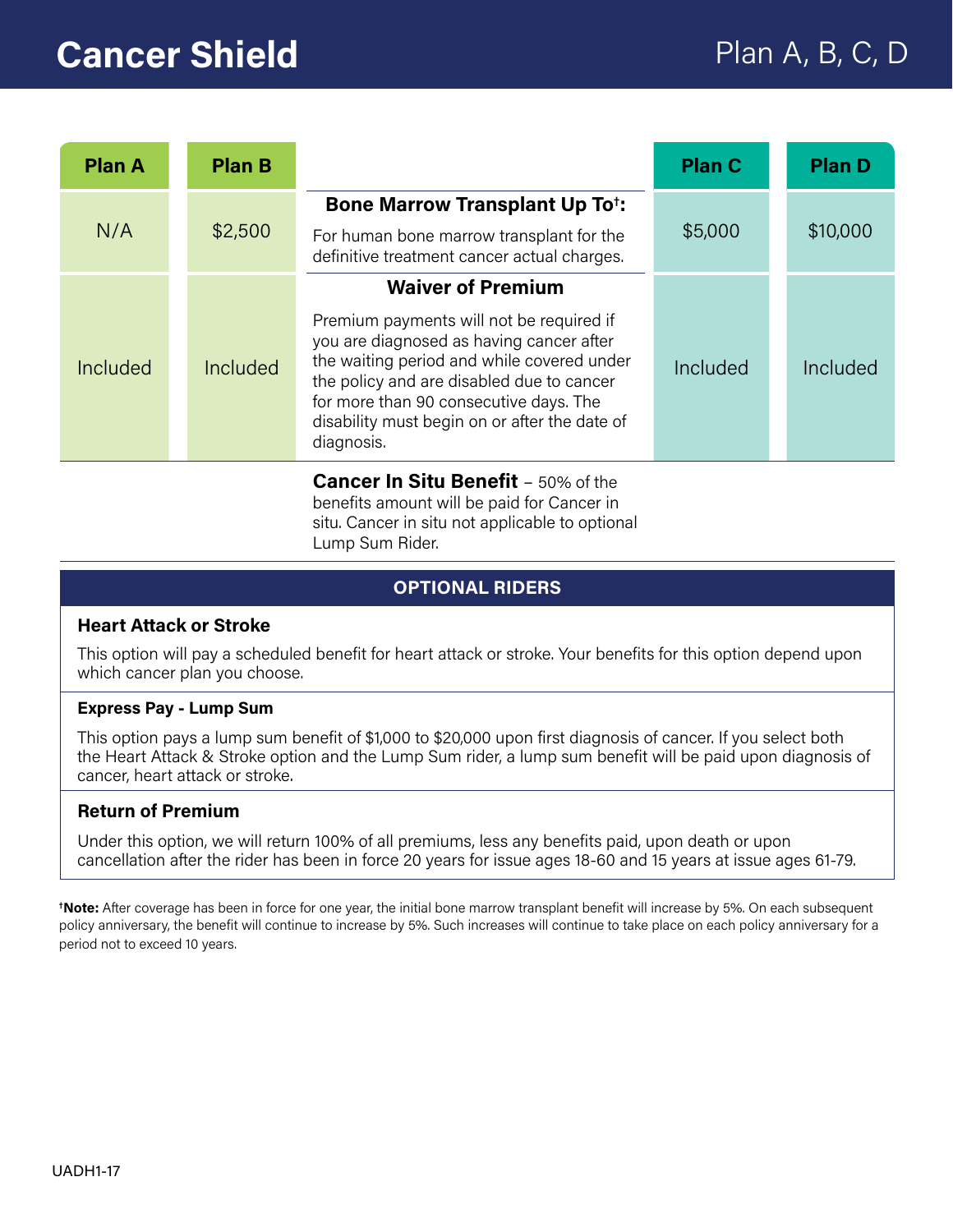# What the first year of benefits paid **DIRECTLY** to **YOU** might look like...

|   |                                                                                                                                  | <b>Plan A</b>     | <b>Plan B</b>     | <b>Plan C</b>     | <b>Plan D</b>     |
|---|----------------------------------------------------------------------------------------------------------------------------------|-------------------|-------------------|-------------------|-------------------|
|   | Express Pay Benefit<br>upon diagnosis*                                                                                           |                   |                   | Up to \$20,000    |                   |
| 鼺 | 10 Days confined to a<br>Hospital throughout the<br>year:                                                                        | \$2,000           | \$3,300           | \$4,500           | \$7,100           |
|   | One round trip travel<br>to cancer treatment<br>facility with family<br>member over 100 miles<br>away and stay for two<br>weeks: | Up to<br>\$2,280  | Up to<br>\$4,560  | Up to<br>\$6,700  | Up to<br>\$10,840 |
|   | Chemotherapy 1x/week<br>over 4 months and<br>Radiation 5x/week over<br>2 months throughout<br>the year:                          | \$6,200           | \$10,950          | \$15,750          | \$19,100          |
|   | One surgery<br>throughout the year:                                                                                              | Up to<br>\$3,125  | Up to<br>\$5,625  | Up to<br>\$9,375  | Up to<br>\$11,250 |
|   | In the above example,<br>UNL, over the course of<br>a year, would pay<br><b>YOU DIRECTLY:</b>                                    | Up to<br>\$33,605 | Up to<br>\$44,435 | Up to<br>\$56,325 | Up to<br>\$68,290 |